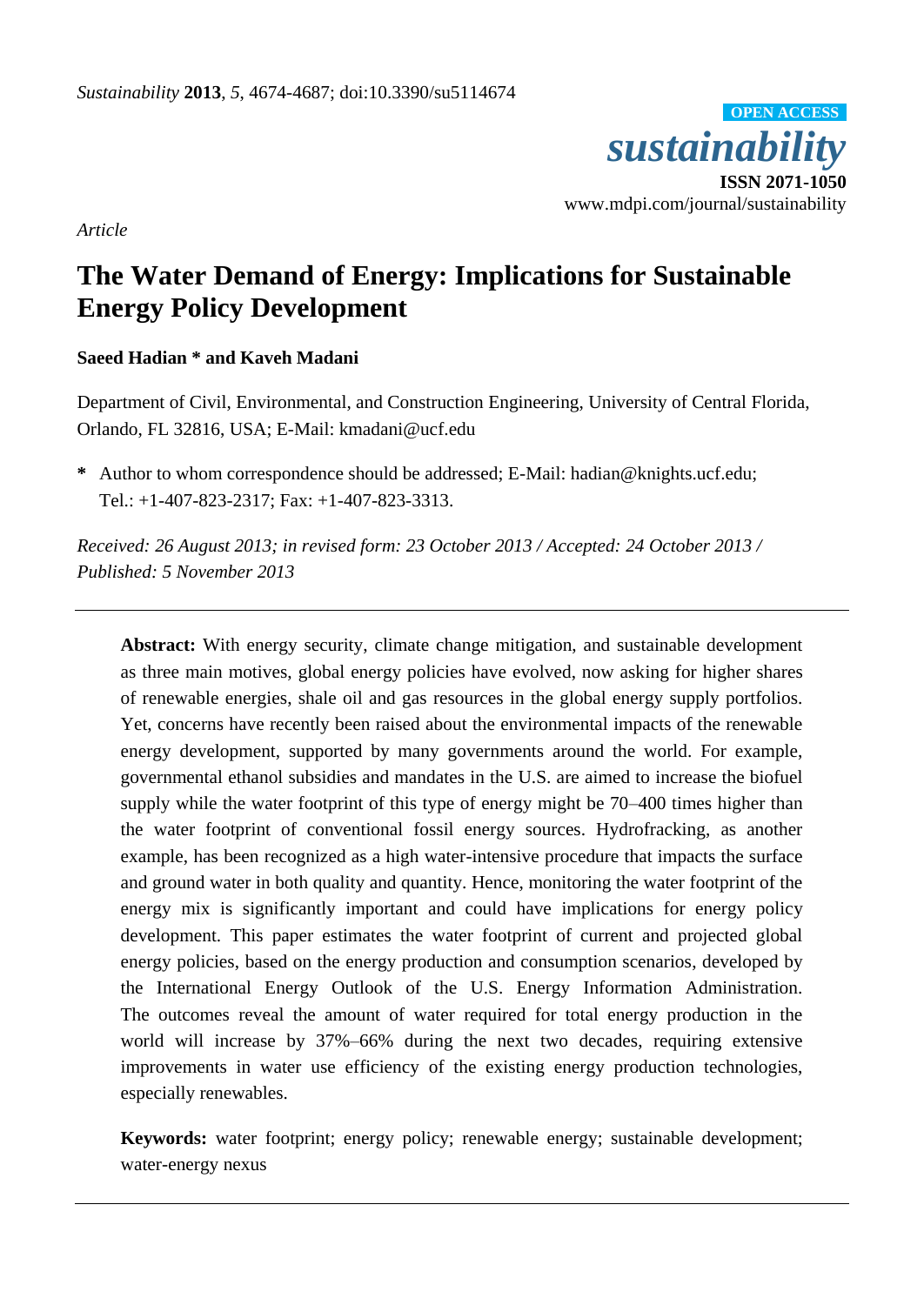#### **1. Introduction**

Under business as usual scenarios, the global energy consumption is estimated to rise from 77 million BTU (81.2 GJ) per capita in 2012 to 91 million BTU (96 GJ) per capita in 2035, resulting in 40% increase in global energy use in the next two decades [1]. In addition to the potential technological, socioeconomic, political, and geographic challenges for generation, transmission, and supply of energy, substantial quantities of environmental resources required for producing energy is becoming a major concern for policy makers. Currently, human activities ask for natural resources, such as freshwater, forests, fisheries and other ecosystems, more than any other time in history [2]. As a result of such activities, ecological footprint exceeded biocapacity by 44% in 2006 and is estimated to exceed the biocapacity by 100% in 2030 [3], meaning that the available environmental resources are approaching the breaking point [4], which can lead to scarcity of such resources with reasonable quality.

With the experience of global warming as an unintended consequence of poorly developed energy production policies, reducing greenhouse gas (GHG) emissions has become an important priority in energy policy development, shifting the focus towards low-carbon energy production through alternative sources. The political and economic importance of energy security and independence has been another incentive for investment in alternative sources of energy worldwide. While most renewable energy sources can help with reducing GHGs, they also have some disadvantages [5–9]. For example, some renewable energy sources require a considerable amount of valuable natural resources such as water and land. Hence, the potential impacts of energy generation on the environment and natural resources should be taken into account in developing global, national, and sub-country level energy policies and regulations to protect the already stressed ecosystem components more wisely while producing sufficient energy.

Water is an essential element in many human-driven processes, including energy generation. The agriculture sector currently has the highest water demand at the global scale, followed by the industry-energy sector that is responsible for 20% of the total water withdrawals [10]. In the U.S., the energy sector is expected to be the fastest growing water consuming sector, being responsible for 85% of the increase in domestic water consumption in the 2005–2030 period [11]. Governmental ethanol subsidies and mandates in the U.S. lead to considerable use of biofuels that have 70–400 times higher water footprint compared to traditional energy sources [12]. In some regions, such as California, expanding the energy production from bioenergy requires 1000 times larger water than gasoline [13]. Hydrofracking, as another popular energy supply alternative, has been recognized as a high water-intensive series of actions that impact the surface water and ground water in both site creation and drilling processes [14]. Regular oil and gas production processes also require water for drilling and extraction of resources [15]. Large-scale hydroelectric power as one of the oldest renewable energy sources has a relatively high water footprint [12], mostly pertaining to the evaporation from large reservoir areas [16]. The amount of water that is evaporated on a daily basis from hydroelectric reservoirs across the U.S. is enough for meeting demands of 50 million people [17]. In coal and nuclear power plants, a large amount of water is circulated for cooling purposes, part of which goes back to the energy production system for reuse [18] and the rest is evaporated or discharged into the original source, causing a range of environmental issues such as fish mortality and algae growth. Nuclear, coal, and natural gas power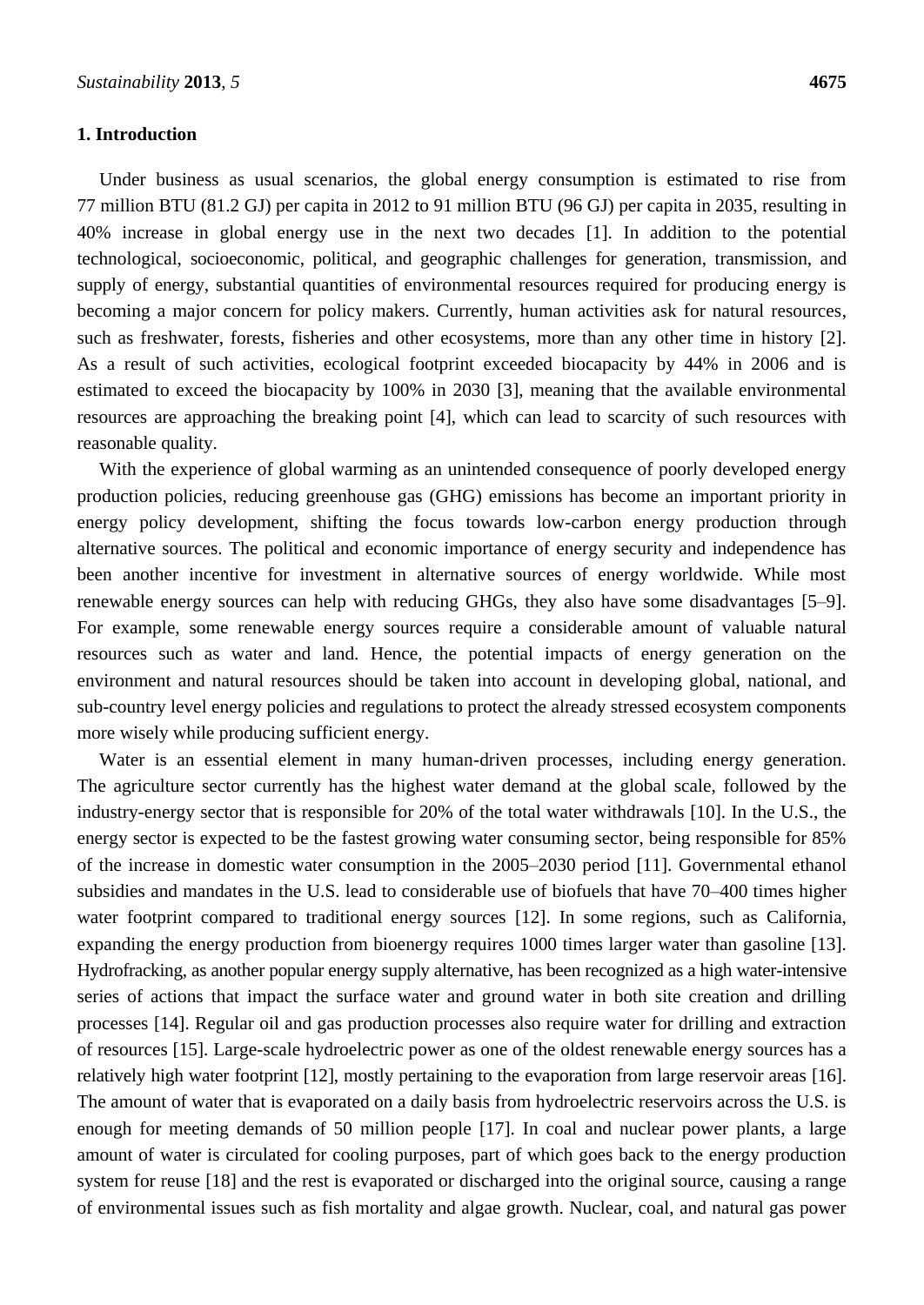plants are the fastest growing freshwater users in the U.S., being responsible for more than half of the total freshwater withdrawals from different sources [17]. Concentrating Solar Power (CSP) also requires a considerable amount of water to spin steam turbines [19]. Other energy sources or energy production processes also require different levels of water supply. For instance, wind power and solar photovoltaic are generally known to be very environmentally friendly with no water footprint. However, the amount of water required in the manufacturing process may become considerable with large-scale implementation of these energy technologies, especially in places where technology is still immature or inefficient. In addition, these technologies require coal, nuclear, or natural gas backup to guarantee the sufficient supply of energy when wind or sun is not available [20,21], leading to more water use for cooling purposes.

Water is a global resource, distributed unevenly throughout the planet. This makes effective management of this valuable resource very complex at the national scale, especially with consideration of the virtually imported and exported water through global economic trades [22]. International trade of energy in different forms, such as oil, natural gas, coal, and biofuels, as well as the exchange of energy production technologies, such as wind turbines and solar panels, exert pressure on global water resources. Quantifying the amount of water that goes into the energy sector at a global scale can help us better understand the risks associated with developing myopic energy management plans that ignore the effects of energy production on valuable natural resources. Water footprint is a reliable measure for this purpose and represents the amount of freshwater used to produce one unit of energy from a given energy source [22]. The components of water a footprint are: blue water footprint, which is the volume of surface and ground water consumed in the energy production process; green water footprint, which represents the volume of rainwater consumed during the production process (related to evapotranspiration and the rainwater incorporated in crop or wood); and gray water footprint, which represents the amount of freshwater required to dilute the pollutants such that the quality of water remains above given water quality standards. In fact, the water footprint index can take into account the direct and indirect water consumption in the energy production lifecycle. Past studies have acknowledged the necessity for calculating the water impact of different energy technologies. Gleick [23] calculated the water consumption of different forms of energy, and his findings were the basis for many recent studies on the water footprint of energy. Jacobson estimated the impacts of different renewable and nonrenewable energy technologies, including their water footprint, based on which a multi-criteria decision making model was created to evaluate the efficiency of different energy sources [24]. Gerbens-Leenes *et al.* [12] calculated the water footprint of different types of biomass and concluded that large-scale production of biomass requires extensive amounts of water, leading to unintended competition between "water for energy" and "water for food".

Considering the water footprint of various energy sources, Cooper and Sehlke [25] suggested that developing a sustainable energy policy is not feasible unless the water footprint and cost of energy production are considered, in addition to carbon footprint. Some studies have been focusing on the water use of the energy sector in different regions across the globe. For instance, Wilson *et al.* [17] estimated the water footprint of electricity sector in the U.S. and concluded that an average kWh of electricity from different sources in the U.S. in 2009, required almost 42 gallons of water, more than 95 percent of which was gray water footprint, associated with water quality effects of electricity production. Macknick *et al.* [26] reviewed the existing literature on water consumption and withdrawal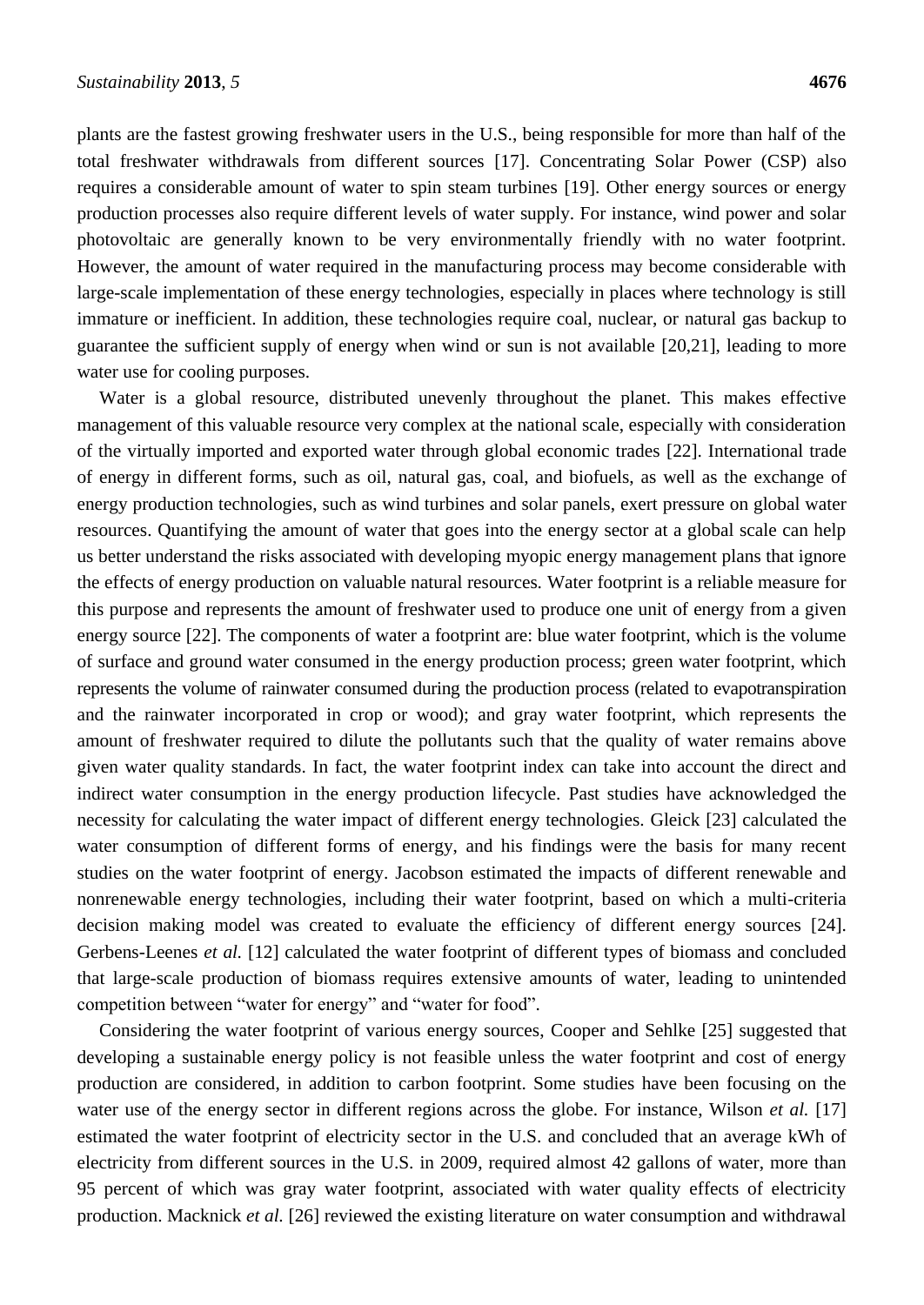for the U.S. electricity generating technologies and concluded that solar thermal and coal have the highest water consumption while non-thermal renewables, such as wind and solar photovoltaic, have the lowest water consumption. Meldrum *et al.* [27] reviewed and classified the existing literature of electricity's water withdrawal and water consumption for different energy technologies and concluded that the water used for cooling purposes dominated the life cycle water use of electricity generation. They also reported solar photovoltaic and wind as the lowest water consuming energy technologies, and thermoelectricity as the highest water consuming type of energy. Averyt *et al.* [28] evaluated the water withdrawal and consumptive use of power plants in the U.S. (including ocean and fresh water) and observed a substantial difference between the obtained results and EIA estimations, mostly due to imperfect assumptions and misreported information regarding power plants.

Estimation of future water demands of the global energy sector is associated with numerous uncertainties and limitations and is contingent upon many parameters, including, but not limited to future international and national regulations, global warming, energy security issues, and technological and economic development of nations. Even energy scenarios from different information sources yield different energy mix projections due to different assumptions, projection scopes, and purposes. Hence, calculation of the water that goes to and is affected by the energy sector depends on what energy supply scenario and water calculation assumptions are considered. Previous research does not provide a clear, unique, and systematic method for calculation of the water resources affected by energy production processes, leading to major differences in water use estimations. For instance, according to the World Energy Council (WEC), the water consumption of energy sector rises from 1775 BCM in 2005 to 2012 BCM in 2035 (less than 15% increase) [29]. However, according to the International Energy Agency (IEA), 66 BCM of water was consumed by energy sector in 2012, with the expectation that this number changes to 135 BCM in 2035 (more than 100% increase) [30]. While each source makes different projections of future energy mixes, the main reason for such a dramatic estimation difference is the various definitions of water consumption as well as application of inconsistent water impact measurement methods. As an example of estimation inconsistencies, IEA claims that the amount of water that goes to the biofuels sector is minor, while WEC estimates that 90% of energy related water consumption is related to biofuel production. Therefore, there is a need for a comprehensive method for systematic estimation of the water that is used and affected during the energy production life-cycle. This paper uses water footprint [22], as a reliable indicator of the total direct and indirect water use of energy to develop a robust understanding of the water-energy nexus. Five energy scenarios developed by the International Energy Outlook of the U.S. Energy Information Administration (EIA) as well as the previously estimated water footprint of different energy technologies are used for for estimating the total global water footprint of energy production processes over the 2012–2035 period.

## **2. Methods and Data**

The water footprint of global energy is estimated for 10 categories of energy sources including conventional and unconventional liquids, biofuels, natural gas, coal, nuclear, hydroelectric power, solar, wind, geothermal, and other renewable energy sources under five EIA energy mix scenarios for the 2005–2035 period. These scenarios generally project energy consumption based on the conditions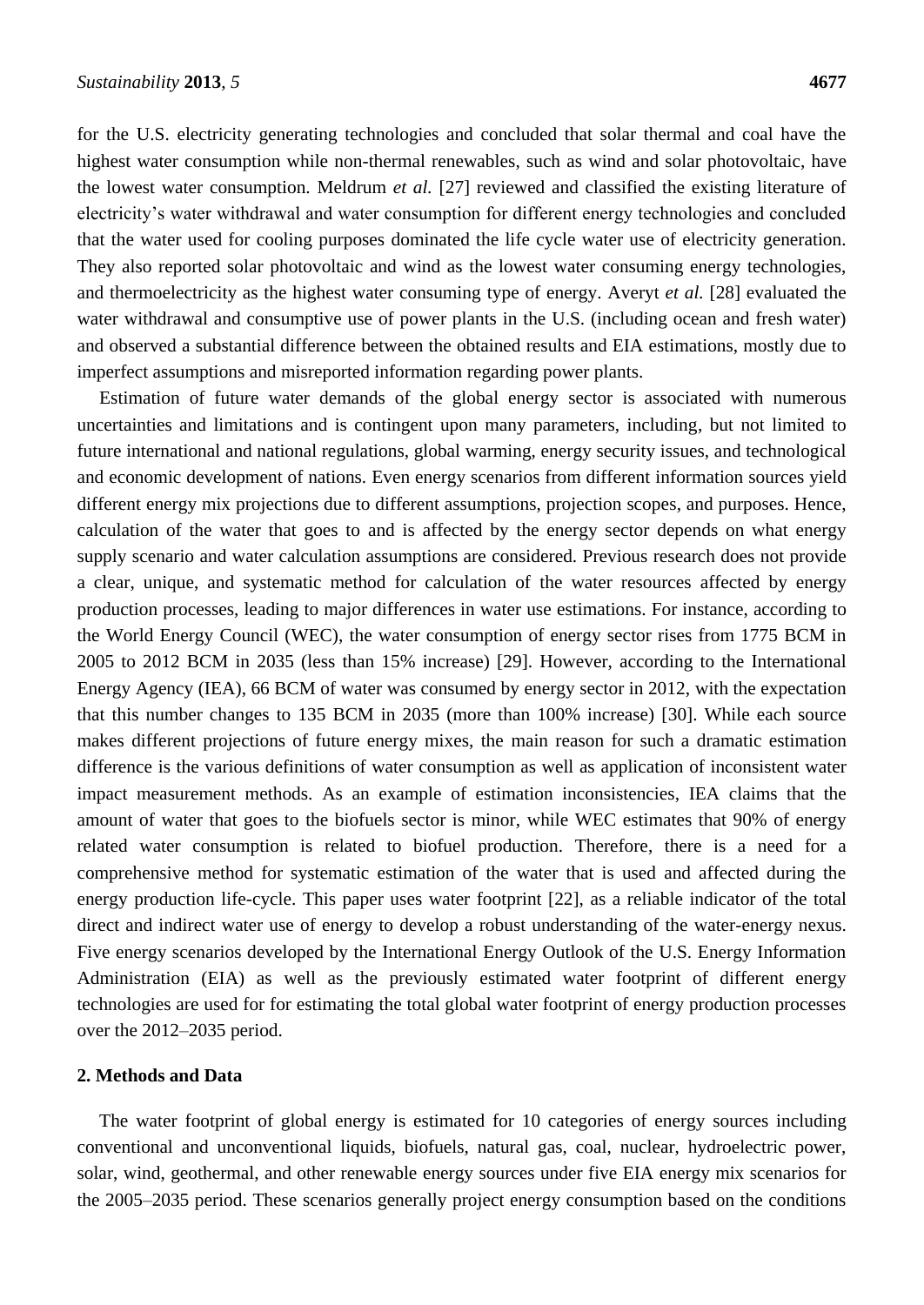of current laws and regulations, as well as the effects of oil prices on the global energy market [1]. The reference scenario (REF) represents a "business-as-usual" assumption for oil prices, demographic trends, and technology. It assumes a baseline world economic growth of 3.5% per year from 2008 to 2015 and 3.3% from 2015 to 2035 [1]. The high oil price (HOP) and low oil price (LOP) scenarios consider the impacts of high and low non-OECD demand conditions. The traditional high oil price (THOP) and low oil price (TLOP) scenarios assume the same economic growth as the reference scenario but account for the impact of alternative supply conditions [1]. The key assumptions for these scenarios are summarized in Table 1.

| <b>Scenario</b> | Oil price per barrel in 2035<br>(2009, \$) | <b>Assumptions</b>                                                                                               |  |  |
|-----------------|--------------------------------------------|------------------------------------------------------------------------------------------------------------------|--|--|
| <b>REF</b>      | \$125                                      | OPEC's oil production remains about 42% of world's total<br>liquid fuel production.                              |  |  |
| <b>HOP</b>      | \$200                                      | Higher oil prices result from high demand for liquid fuels<br>in non-OECD countries due to high economic growth. |  |  |
| <b>LOP</b>      | \$50                                       | Lower oil prices result from low demand for liquid fuels in<br>non-OECD countries due to low economic growth.    |  |  |
| <b>THOP</b>     | \$200                                      | OPEC countries reduce their production from the current<br>rate, resulting in higher oil prices.                 |  |  |
| TLOP            | \$50                                       | OPEC countries increase their production from the current<br>rate, resulting in lower oil prices.                |  |  |

| Table 1. Summary of EIA energy scenarios. |  |
|-------------------------------------------|--|
|-------------------------------------------|--|

The water footprints of different energy sources are presented in Table 2. Some of the values in Table 2 are given as intervals due to the technological and other regional conditions, resulting in different estimations of water footprints. For instance, the solar energy might be produced using different technologies (solar thermal and solar photovoltaic) with different water footprints. Moreover, the efficiency of different production can be affected by local conditions (e.g., solar radiation), resulting in some estimation uncertainties.

The EIA scenarios do not provide a detailed estimation of the shares of different energy sources from total energy production. Hence, a set of assumptions is required to calculate the shares of the energy alternatives from total energy production, as follows:

- "Conventional liquids" include crude oil and lease condensate, natural gas plant liquids, and refinery gain; "Unconventional liquids" include oil sands, extra-heavy oil, coal-to-liquids, gas-to-liquids, and shale oil (not including biofuels);
- "Biofuels" include different types of bioenergy (excluding ethanol) from biomass (e.g., woodchip and miscanthus);
- "Solar energy" includes solar thermal and solar photovoltaic technologies;
- "Wind energy" includes wind onshore and offshore technologies;
- "Hydroelectric" energy is produced by large hydropower systems associated with large reservoirs only. While small and run-of-the-river hydropower systems have smaller water footprint, they have been excluded from the study due to lack of reliable information on their water footprints;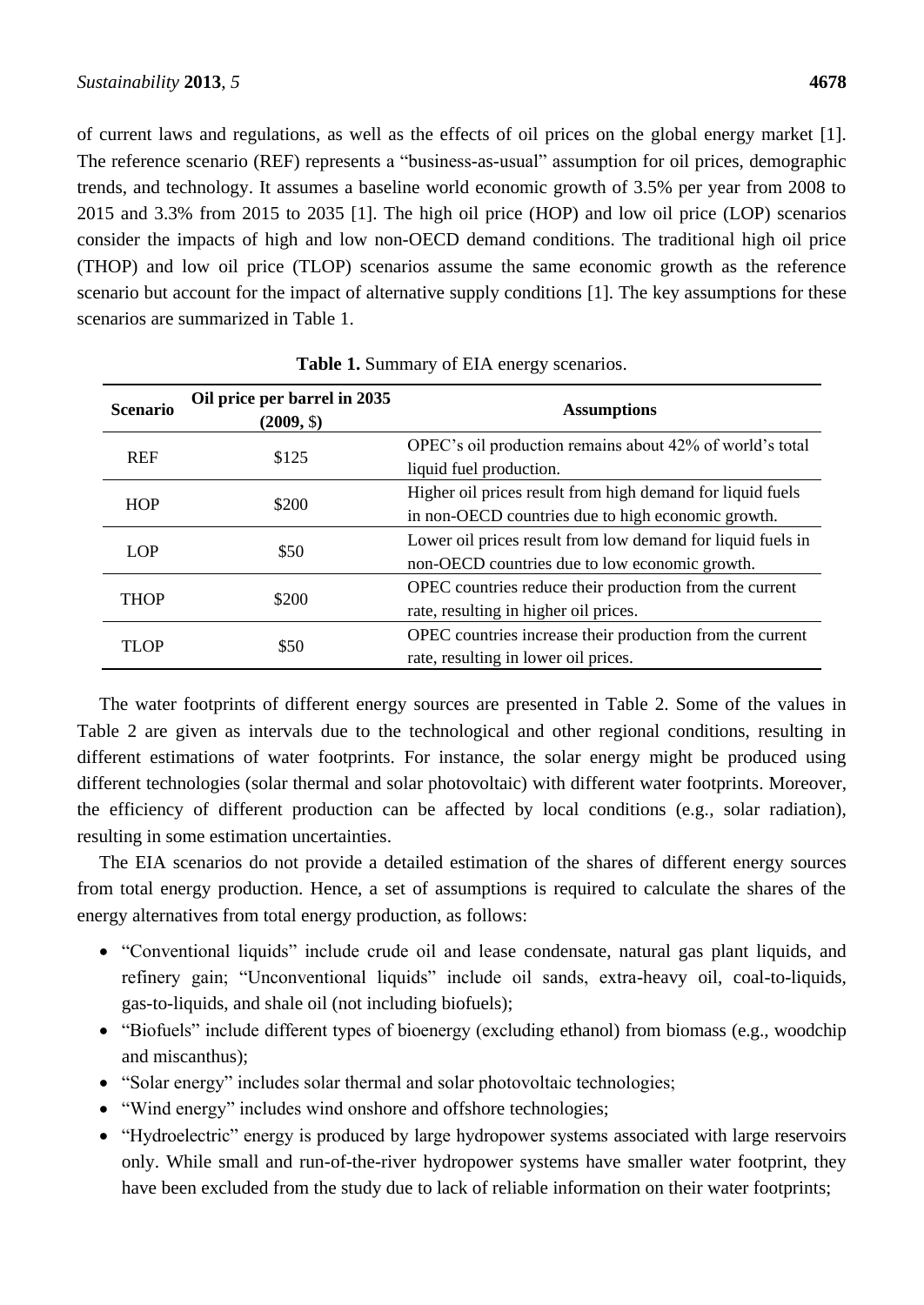- "Other renewables" include wave and tidal, municipal waste, and ethanol. We assumed the water footprint of "other renewables" is equal to ethanol's water footprint as it is more prevalent than others;
- The energy production values are assumed to be equal to the energy consumption values;
- If neither production, nor consumption of energy is projected for a given renewable energy, the generating capacity share for that type of energy is considered to be equal to energy production/consumption share of that energy.

| <b>Energy Source</b>                | Water Footprint $(m^3/GJ)$ |  |  |  |
|-------------------------------------|----------------------------|--|--|--|
| Conventional/Unconventional Liquids | $4.29 - 8.6$ [31]          |  |  |  |
| <b>Biofuels</b>                     | $37 - 42$ [12]             |  |  |  |
| Natural Gas                         | $0.1$ [23]                 |  |  |  |
| Coal                                | $0.15 - 0.58$ [31]         |  |  |  |
| <b>Nuclear</b>                      | $0.42 - 0.76$ [24]         |  |  |  |
| Hydroelectric                       | $22a$ [12]                 |  |  |  |
| Solar                               | $0.037 - 0.78$ [24]        |  |  |  |
| Wind                                | $0.001$ [24]               |  |  |  |
| Geothermal                          | $0.005$ [24]               |  |  |  |
| <b>Other Renewables</b>             | 78 [12]                    |  |  |  |

**Table 2.** Water footprint of different energy sources.

<sup>a</sup> Some studies estimate the water footprint of hydropower plants to be three times higher than this amount [16].

To determine the water footprint of conventional liquids, unconventional liquids, and biofuels, the world's total liquids production values given by the EIA are used to calculate the shares of these energy sources from the future energy supply portfolios [1]. In 2005, the world's total liquid production was 84.6 million barrels per day (mbpd), while the world's conventional liquids production was 82.1 mbpd (97% of conventional liquids production) at the same time. To find the amount of conventional liquids consumed (166 quadrillion BTU or 175 exajoule), the percentage of conventional liquids production was multiplied by the total liquids energy consumption (171 quadrillion BTU or 180 exajoule). The values for unconventional liquids (including biofuels) and biofuels were also found to be 2.6 and 0.7 mbpd, respectively.

The energy production from hydroelectric power, solar energy, wind energy, geothermal, and other renewable energy sources are not explicitly listed in EIA tables and were calculated similar to the liquid energy sources. Due to absence of the production or consumption values of renewable energies, generation capacities were assumed to represent the shares of these resources. Generation capacities of hydropower, solar energy, wind energy, geothermal, and other renewables are 773, 4, 60, 8, and 145 GW, respectively. The percent installed generation capacity for each renewable source was found by dividing the installed generation capacity of that renewable by the total installed generation capacity of all renewables. The total renewable energy consumption value (45 quadrillion BTU or 48 exajoule) was multiplied by the percent installed generation capacity of the aforementioned energy sources to calculate the energy production from each source. The values of energy consumption from natural gas, coal, and nuclear energy were explicitly listed in the EIA tables, so no additional calculation was needed. Once the shares of different energy sources from the world's total energy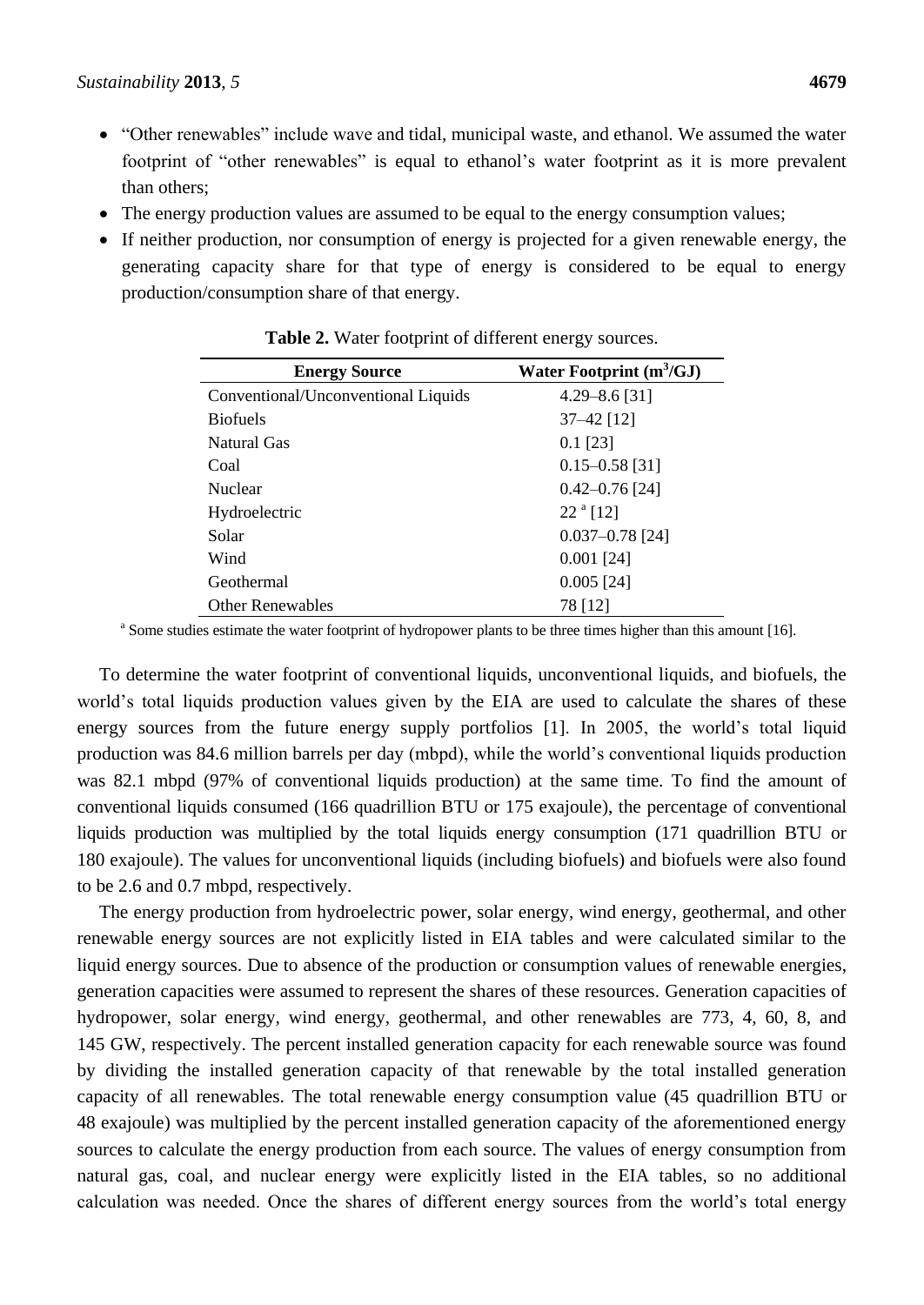production were calculated for different scenarios, the water footprint of energy mixes for EIA scenarios were estimated using Table 2 to examine how energy policies are evolving over time in terms of water consumption.

#### **3. Results and Discussion**

The main oil supply forecast classes, *i.e.*, peak forecasts and quasi-linear forecasts identified by [32], have been the basis for development of low and high oil production forecasts [33]. Both forecast types indicate an increasing share for renewable energy sources in the future, but comparing to high oil production forecasts, low oil production scenarios assume a larger share of energy coming from renewables. According to Sorrell *et al.* [33], EIA forecasts fall into the high oil production category in which the global oil production will continue to rise or will plateau around year 2030. Table 3 shows the percent increase in total energy production from 2012 to 2035 based on EIA estimates [1].

|                               | $\%$ increase from 2012 to 2035 |            |            |             |             |  |  |
|-------------------------------|---------------------------------|------------|------------|-------------|-------------|--|--|
| <b>Energy Source</b>          | <b>REF</b>                      | <b>HOP</b> | <b>LOP</b> | <b>THOP</b> | <b>TLOP</b> |  |  |
| <b>Conventional Liquids</b>   | 17                              | 23         | 21         | 5           | 42          |  |  |
| <b>Biofuels</b>               | 114                             | 210        | 75         | 209         | 75          |  |  |
| <b>Unconventional Liquids</b> | 180                             | 217        | 128        | 216         | 129         |  |  |
| Natural Gas                   | 45                              | 57         | 31         | 46          | 42          |  |  |
| Coal                          | 38                              | 68         | 15         | 38          | 33          |  |  |
| <b>Nuclear</b>                | 71                              | 72         | 70         | 72          | 70          |  |  |
| Hydroelectric                 | 64                              | 77         | 51         | 67          | 64          |  |  |
| Solar                         | 212                             | 231        | 198        | 220         | 212         |  |  |
| Wind                          | 154                             | 167        | 142        | 157         | 154         |  |  |
| Geothermal                    | 124                             | 143        | 109        | 127         | 115         |  |  |
| <b>Other Renewables</b>       | 44                              | 55         | 38         | 50          | 44          |  |  |

**Table 3.** Percent increase in energy production for different energy sources from 2012 to 2035.

According to Table 3, energy production from all energy sources experiences a significant increase, in response to the considerable energy demand increase in the 2012–2035 period. Energy production from all sources except oil has the highest and lowest increase rates under high and low oil price scenarios, respectively. Although the energy production from most of the energy sources increases dramatically, the shares of different energy sources from the world's total energy production do not change exceedingly in the 2012–2035 period, due to increase in total energy production. Figure 1 illustrates the estimated shares of energy sources from total energy production in 2012 and 2035 based on the reference scenario. In addition, Table 4 shows the estimated shares of different energy sources from the world's total energy production in 2012 and 2035 based on other energy scenarios (HOP, LOP, THOP, TLOP). Although the shares of energy sources under different scenarios do not vary significantly, as illustrated in Table 3, they have considerably different production magnitudes.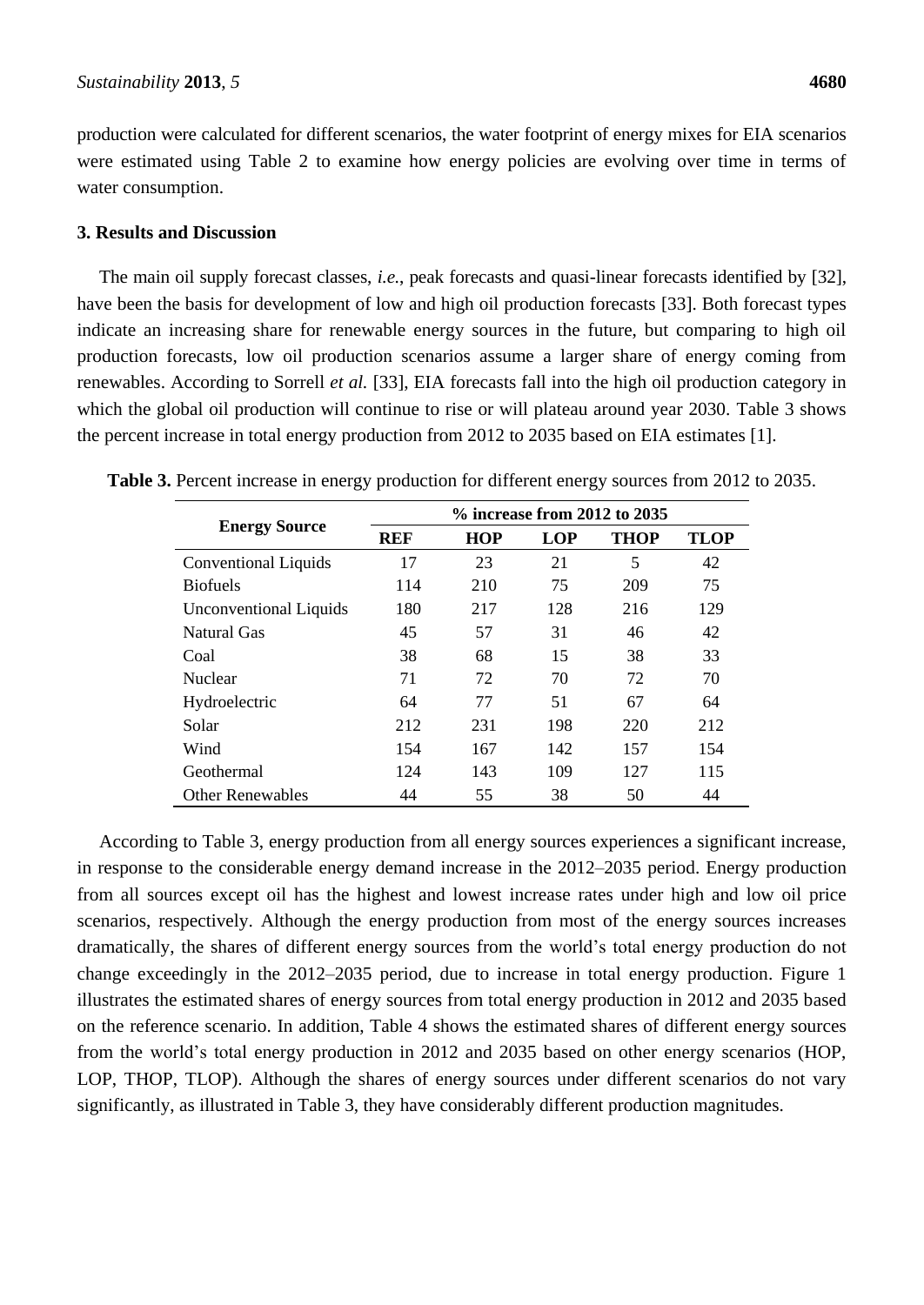Figure 1. Shares of energy sources in world's total energy supply based on the EIA's reference scenario (**a**) 2012; (**b**) 2035.



**Table 4.** World's energy supply portfolio based on different EIA scenarios.

|                         | HOP $(\% )$ |      | LOP(%) |      | <b>THOP</b> $(\% )$ |      | $TLOP$ $(\% )$ |      |
|-------------------------|-------------|------|--------|------|---------------------|------|----------------|------|
| <b>Energy Source</b>    | 2012        | 2035 | 2012   | 2035 | 2012                | 2035 | 2012           | 2035 |
| Conventional            | 31.0        | 24.2 | 31.3   | 28.8 | 31.1                | 23.3 | 31.3           | 30.4 |
| <b>Biofuels</b>         | 0.7         | 1.5  | 0.7    | 1.0  | 0.7                 | 1.6  | 0.7            | 0.9  |
| Unconventional          | 1.5         | 3.1  | 1.2    | 2.1  | 1.5                 | 3.4  | 1.2            | 1.8  |
| Natural Gas             | 22.1        | 21.9 | 22.2   | 22.2 | 22.1                | 22.9 | 22.2           | 21.4 |
| Coal                    | 27.9        | 29.6 | 28.0   | 24.5 | 27.9                | 27.4 | 27.9           | 25.4 |
| <b>Nuclear</b>          | 5.5         | 6.0  | 5.5    | 7.2  | 5.5                 | 6.7  | 5.5            | 6.4  |
| Hydroelectric           | 7.6         | 8.5  | 7.6    | 8.7  | 7.6                 | 9.0  | 7.6            | 8.5  |
| Solar                   | 0.3         | 0.7  | 0.3    | 0.7  | 0.3                 | 0.7  | 0.3            | 0.7  |
| Wind                    | 1.8         | 3.0  | 1.8    | 3.3  | 1.8                 | 3.3  | 1.8            | 3.1  |
| Geothermal              | 0.1         | 0.1  | 0.1    | 0.2  | 0.1                 | 0.2  | 0.1            | 0.1  |
| <b>Other Renewables</b> | 1.4         | 1.3  | 1.4    | 1.4  | 1.4                 | 1.5  | 1.4            | 1.3  |

Figure 2 shows the global energy sector's water footprint in 2012. Figure 3 depicts the percent increase in the world's total water footprint of energy consumption in 2020 and 2035 with respect to base values of 2012. The importance of year 2020 is that the energy targets and mandates for some regions, such as European Union member countries, are set for this year. Figure 3 indicates the future water use impacts of implemented energy policies in the future. In 2012, almost all scenarios have the same water footprint. In 2035, however, varying water use impact of different scenarios is noticeable, among which the HOP scenario has the highest impact in the future with 59%–66% higher water footprint than 2012. This is because under this scenario, the share of water-intensive energy sources, such as hydropower, biofuels, and unconventional energy sources, increases in the overall energy supply portfolio due to higher oil prices.

According to Figure 3, water footprint of the world's energy sector is projected to increase by at least 37% (LOP) and at most 66% (HOP) over the next two decades, while the available water resource for energy is shrinking due to increasing population and climatic changes.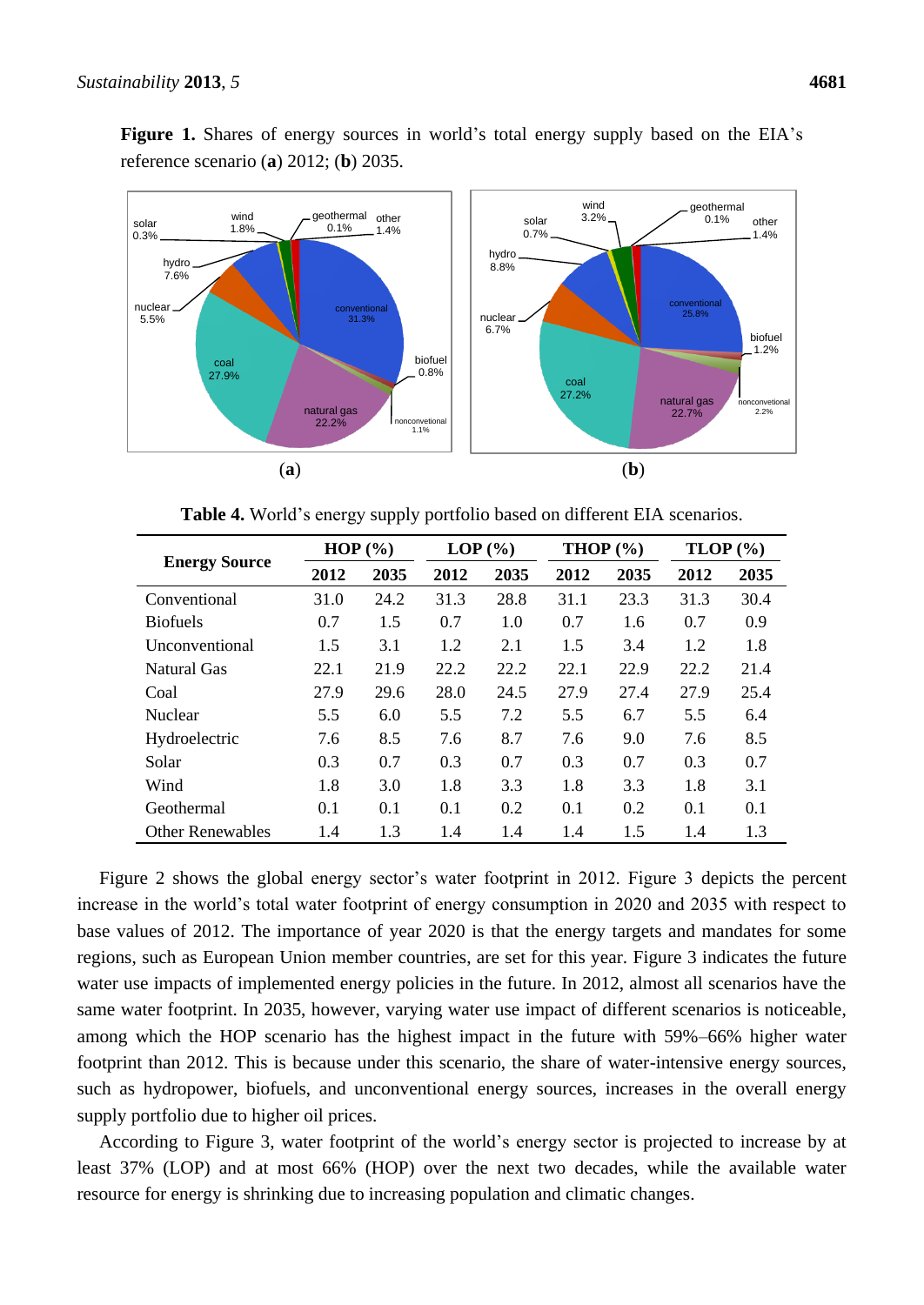**Figure 2.** World's water footprint of energy consumption in billion cubic meters (BCM) (**a**) 2012 low estimation; (**b**) 2012 high estimation.



**Figure 3.** Percent increase in the world's water footprint of energy consumption compared to 2012: (**a**) 2020 low estimation; (**b**) 2020 high estimation; (**c**) 2035 low estimation; (**d**) 2035 high estimation.

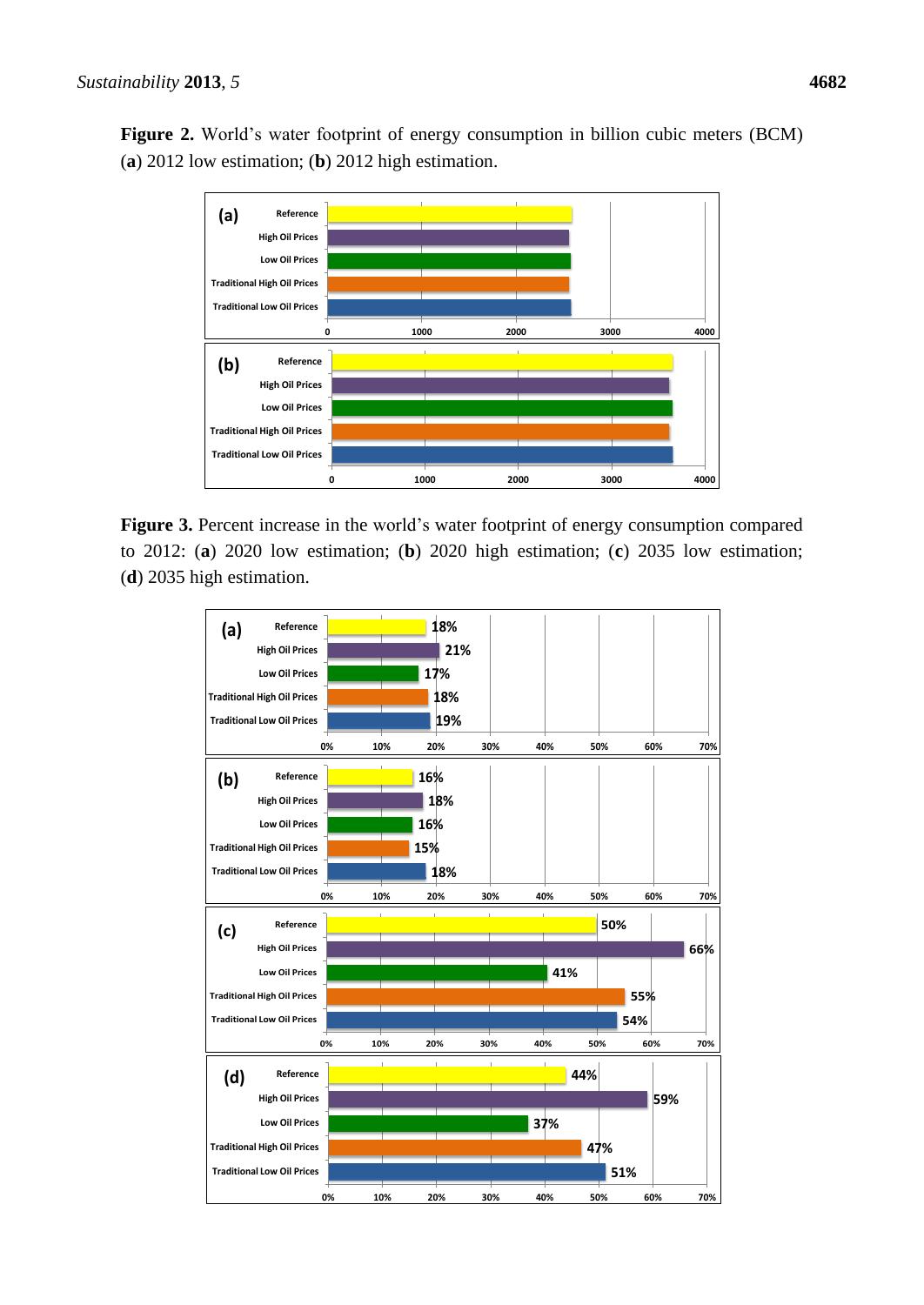Currently, the agricultural and domestic water sectors are responsible for 70% and 10% of the world's freshwater consumption, respectively, leaving 20% of the total available freshwater for the industry-energy sector [34]. The increasing world population of 80 million people per year together with economic development implies increased freshwater demand in the future, putting more pressure on water resources worldwide. Based on our analysis, the amount of world's renewable water resources required by the energy sector increases from 4%–7% in 2012 to 8%–11% in 2035. This is of particular importance, if the world's renewable water resources remain unchanged and almost equal to the current 50,000  $\text{km}^3$  [35,36] and the world needs more water and food for its increasing population. The estimated quantities, however, depend extensively on the shares of different energy sources, especially renewables, from the total energy production, which are hard to determine due to the uncertainties that exist with regard to the long-term evolution of different energy technologies.

Figure 4 shows the growth of per capita water footprint of the global energy consumption over the 2012–2035 period. For most scenarios, per capita energy's water footprint growth rate (13%–38%) surpasses the population growth rate (20%) and per capita energy consumption growth rate (18%), indicating a steeper trend in per capita water footprint of global energy production.

**Figure 4.** Percent increase in per capita water footprint of global energy production based on different EIA scenarios.



#### **4. Conclusions**

Our analysis suggests that if the 2012 energy sources proportionally keep the same shares of energy production in the future, the global water footprint of energy production will be lower by 1%–10% than the water footprint of other future energy portfolio projections. This is mainly due to the fact that the 2012 energy portfolio excludes high shares of the water-intensive renewable energy sources that are expected to replace today's fossil fuels in the future. The study findings imply the undeniable fact that global energy portfolios are experiencing a gradual shift toward higher shares of renewables to reduce emissions and combat global warming is not sufficient to secure a sustainable future [37]. In other words, the general policy of "energy production from renewables" is not sustainable, unless accompanied by detailed analysis of the energy policies' water use impacts. If the policies shift the future energy production toward more renewable energy sources with a relatively high water consumption, such as biofuels and hydropower, energy-related water footprint might lead to severe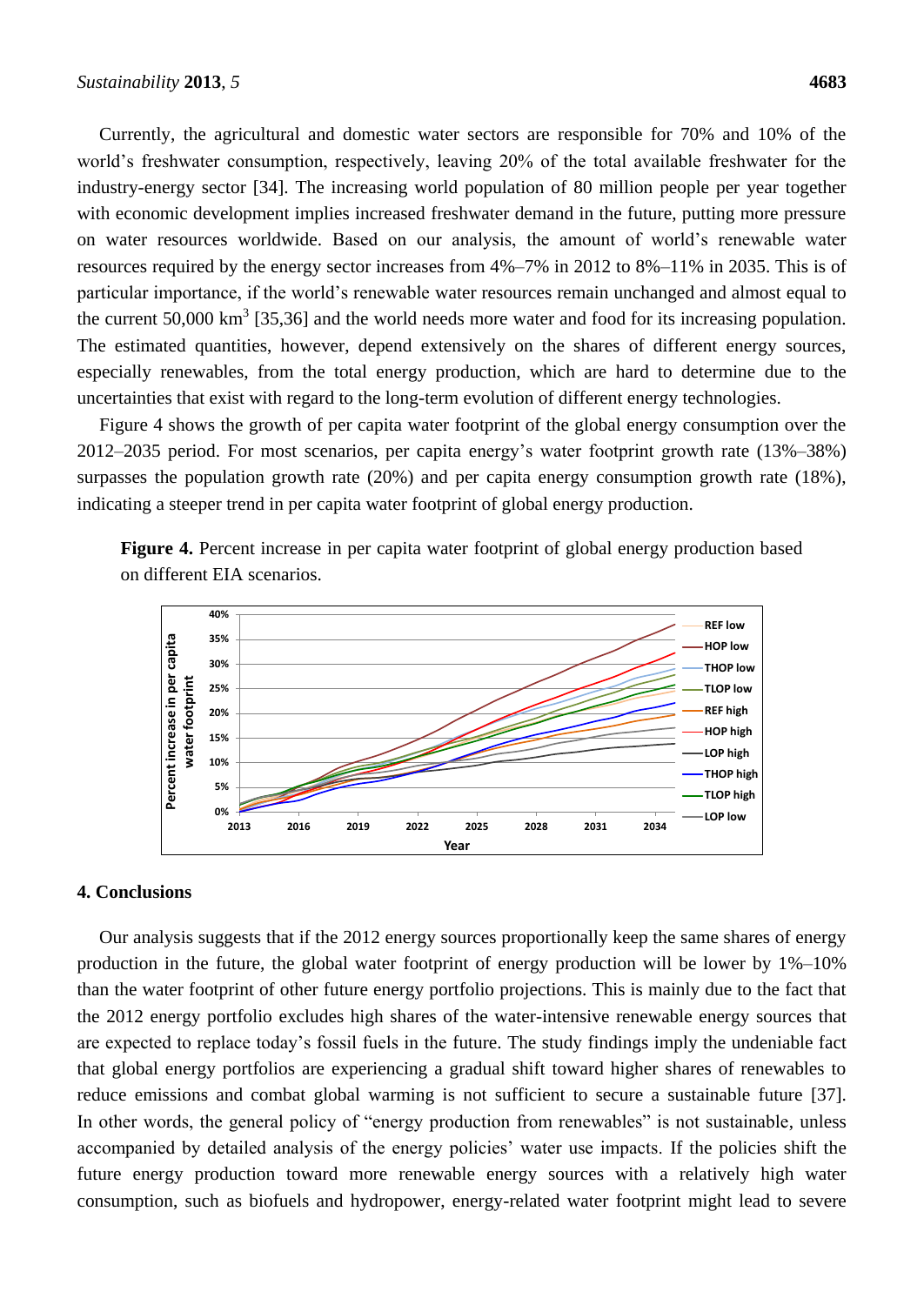water shortage that eventually has negative feedback to energy production. Although the water footprint of different energy technologies is highly variable and depends on the geographic variations and climate [16], the fact that more water is needed to feed the future's thirsty energy sector is undeniable. Our analysis shows that projected energy policies' water-energy ratio rises by 5%–10% in the 2012–2035 period, implying that more water is required per unit of energy. This means an increase of 37%–66%, during the next two decades, in the amount of water required for total energy production in the world. The amount of water that goes to the energy sector will be much higher if low oil production scenarios are realized in the future due to higher shares of water-intensive energy sources such as hydropower and biofuels. Hence, optimizing the energy policies with regard to the water usage, besides reducing emissions, should be an important concern for policy makers and necessary actions must be taken before water shortage becomes another global barrier to sustainable development, if it has not become already. The energy produced from water-intensive energy sources, such as hydropower, is not as "green" as the energy produced from low water consumption energy sources, such as wind energy, although they both have emissions far less than fossil fuels. Future energy mixes must rely more on the energy resources that not only have controllable emissions, but also consume less water. Therefore, future research should focus on improving the water use of different energy technologies, especially the ones with higher negative impacts on water resources.

This study had some major limitations that can be addressed in future studies. Despite its limitations and inaccuracies, however, this study can provide some valuable insights, if its simplifying assumptions are not overlooked, especially when advising policy [38]. The energy related water footprint calculations in this study were conducted based on the limited data from EIA and did not consider technological evolutions that result in reduction of water consumption in energy production processes over the next decades. Therefore, it is likely that the total water footprint of global energy production falls below or over the values suggested in this study, mostly due to variations in technology and energy efficiency and water use policies and regulations. Furthermore, technology advancements can contribute to improved water recycling and reuse in the energy sector, reducing the lifecycle water footprint of energy production processes. In addition, the shares of different forms of energy in a given category was not clear from the EIA databases, leading to some precision loss in calculations in this study. For instance, the likely shares of solar thermal, solar photovoltaic, wind onshore, and wind offshore were not specified by the EIA. To overcome this ambiguity, the water footprint of such categories were defined as ranges. Here, hydroelectricity was assumed to be produced by large hydropower systems only, ignoring the portion of hydroelectricity supplied by small and run-of-the-river hydropower systems. This might result in overestimation of the water footprint of hydropower, as large hydropower reservoirs have significant water footprints due to evaporative losses. A more detailed composition of the world's future energy mix provides a more reliable basis for study of the water-energy nexus, policy analysis, and management. In this study, we based our analysis on the scenarios developed by the EIA in order to cover a broad range of possible futures. Future studies might focus on measuring the energy production's water footprint based on the portfolios developed by other sources such as IEA, WEC, OPEC, *etc*.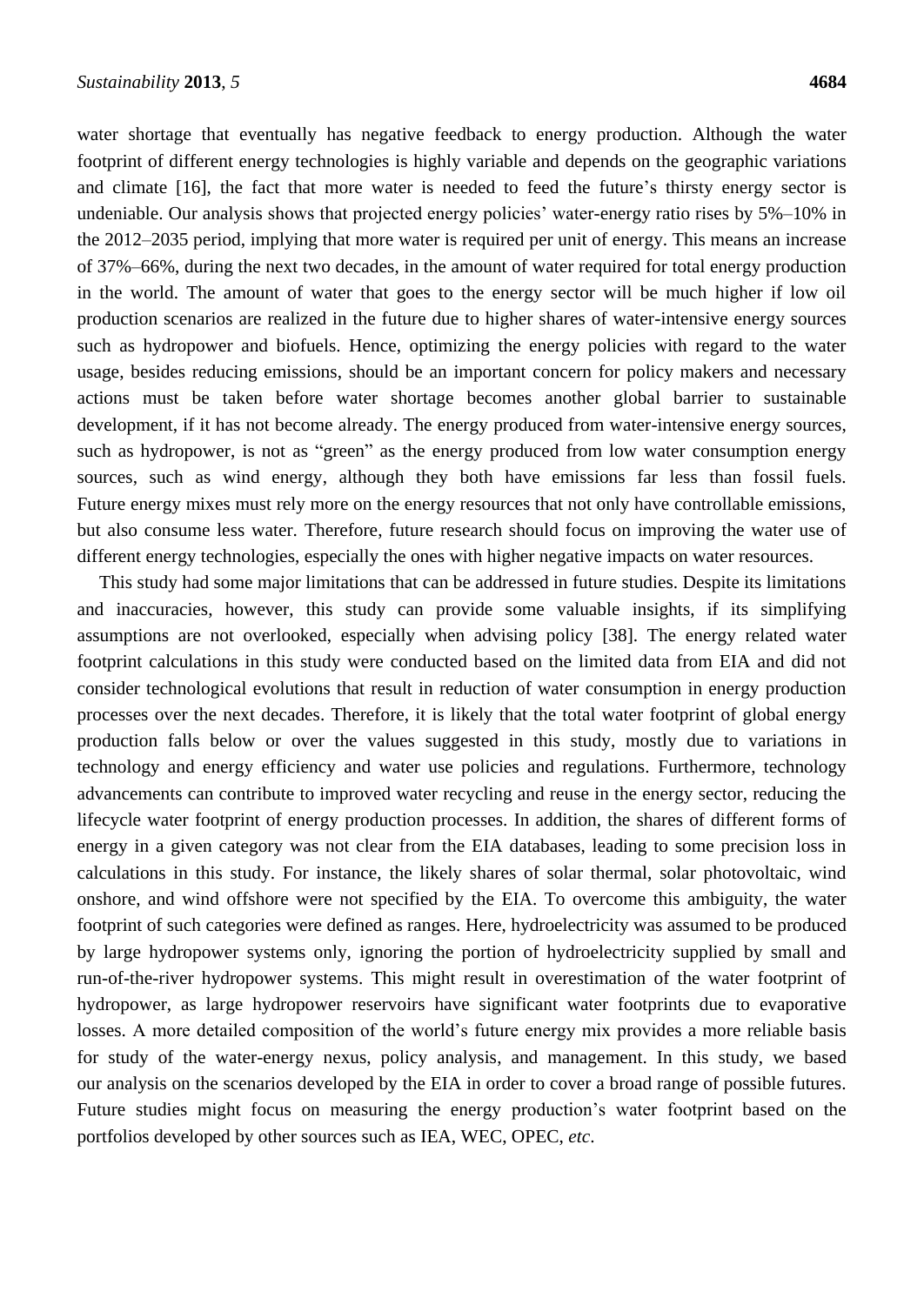## **Acknowledgments**

The authors would like to thank Tonya Kay of the Hydro-Environmental and Energy Systems Analysis (HEESA) Research Group at the University of Central Florida for her help in data collection and analysis. Constructive comments of the anonymous reviewers are highly appreciated.

## **Conflicts of Interest**

The authors declare no conflict of interest.

## **References**

- 1. U.S. Energy Information Administration (EIA). International Energy Outlook 2011. Available online: http://www.eia.gov/oiaf/aeo/tablebrowser/ (accessed on 26 August 2013).
- 2. United Nations Environmental Program (UNEP). Determining the Impact of Human Activity. Available online: http://www.unep.org/training/programmes/Instructor%20Version/Part\_2/Activities/ Human Societies/Population/Core/Determining the Impact of Human Activity.pdf (accessed on 26 August 2013).
- 3. Global Footprint Network (GFN). Ecological Wealth of Nation. Available online: http://www.footprintnetwork.org/images/uploads/Ecological\_Wealth\_of\_Nations.pdf (accessed on 26 August 2013).
- 4. Wolf, C. Sustainable Development of Environmental Resources? Available online: http://www.biotech.iastate.edu/publications/bioethics\_outreach/Bioethics\_in\_Brief/webfiles/1205. html (accessed on 26 August 2013).
- 5. Brower, M. *Cool Energy: Renewable Solutions to Environmental Problems*; MIT Press: Cambridge, MA, USA, 1992.
- 6. Abbasi, S.A.; Abbasi, N. The likely adverse environmental impacts of renewable energy sources. *Appl. Energy* **2000**, *65*, 121–144.
- 7. Madani, K.; Rouhani, O.M.; Pournazeri, S.; Moradi, M.; Sheikhmohammady, M. Can We Rely on Renewable Energy Sources to Overcome Global Warming? In Proceedings of the World Environmental and Water Resources Congress, Palm Springs, CA, USA, 22–26 May 2011; pp. 3319–3326.
- 8. Hadian, S.; Madani, K.; Rowney, C.; Mokhtari, S. Toward More Efficient Global Warming Policy Solutions: The Necessity for Multi-Criteria Selection of Energy Sources. In Proceedings of the World Environmental and Water Resources Congress, Albuquerque, NM, USA, 20–24 May 2012; pp. 2884–2892.
- 9. Clarke, A.D. Environmental Impacts of Renewable Energy. Ph.D. Thesis, Open University, [Milton Keynes,](http://en.wikipedia.org/wiki/Milton_Keynes) UK, 2012.
- 10. UN-Water. *Coping with Water Scarcity: An Action Framework for Agriculture and Food Security*; Food and [Agriculture Organization of the United Nations:](http://www.bookdepository.com/publishers/Food-%26-Agriculture-Organization-United-Nations-%28Fao%29) Rome, Italy, 2012.
- 11. Carter, N.T. *Energy's Water Demand: Trends, Vulnerabilities, and Management*; Diane Publishing Company: Collingdale, PA, USA, 2010.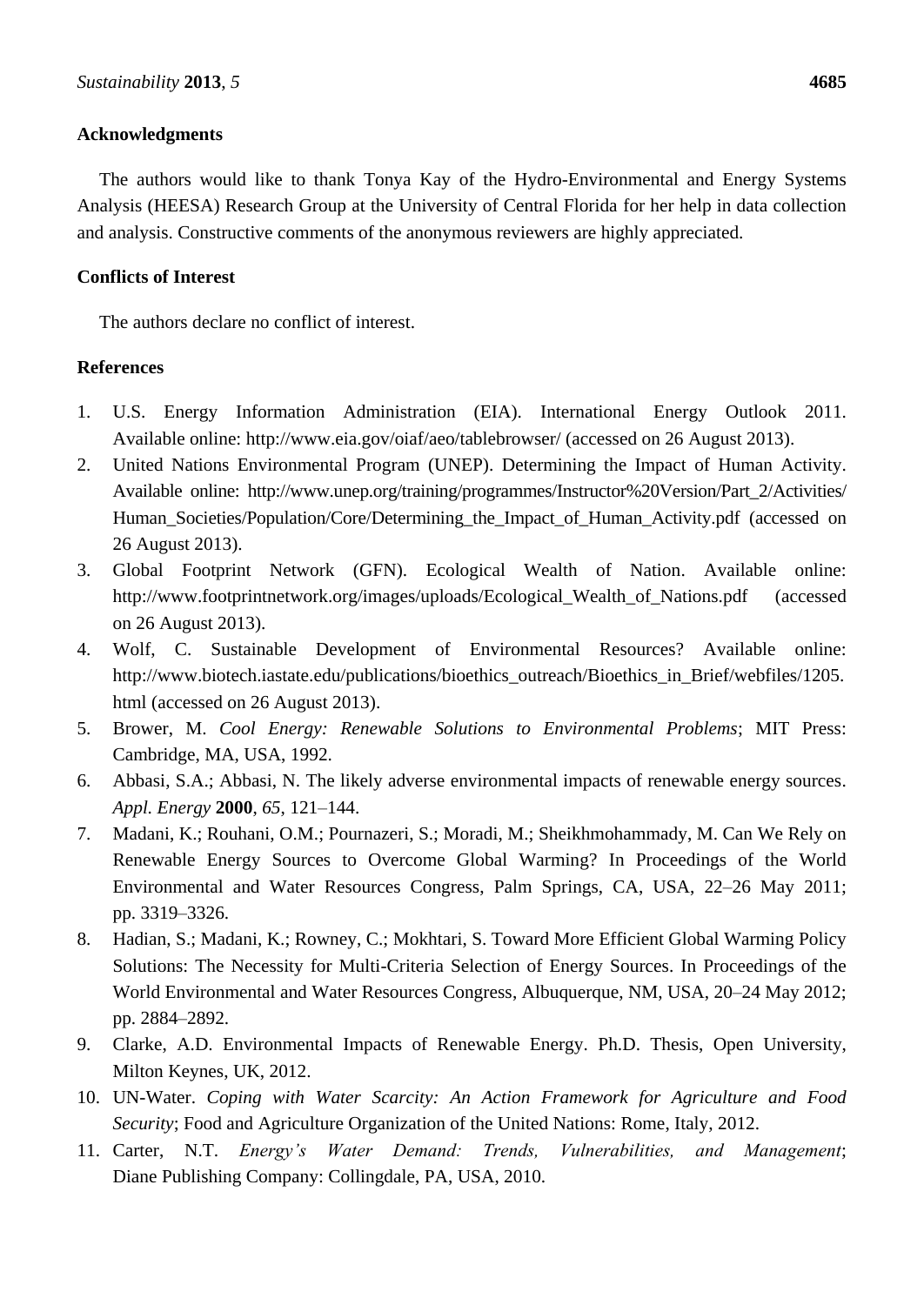- 12. Gerbens-Leenes, P.W.; Hoekstra, A.Y.; van der Meer, T. The water footprint of energy from biomass: A quantitative assessment and consequences of an increasing share of bio-energy in energy supply. *Ecol. Econ.* **2009**, *68*, 1052–1060.
- 13. Fingerman, K.R.; Torn, M.S.; O'Hare, M.H.; Kammen, D.M. Accounting for the water impacts of ethanol production. *Environ. Res. Lett.* **2010**, *5*, doi:10.1088/1748-9326/5/1/014020.
- 14. Environmental Protection Agency (EPA). *Study of the Potential Impacts of Hydraulic Fracturing on Drinking Water Resources*; Office of Research and Development: Washington, DC, USA, 2012.
- 15. Department of Energy (DOE). *Energy Demands on Water Resources: Report to Congress on the Interdependency of Energy and Water*; DOE: Washington, DC, USA, 2006.
- 16. Mekonnen, M.M.; Hoekstra, A.Y. The blue water footprint of electricity from hydropower. *Hydrol. Earth Syst. Sci.* **2012**, *16*, 179–187.
- 17. Wilson, W.; Leipzig, T.; Griffiths-Sattenspiel, B. *Burning Our Rivers: The Water Footprint of Electricity*; River Network: Portland, OR, USA, 2012.
- 18. World Nuclear Association. Cooling power plants. Available online: http://www.world-nuclear.org/ info/cooling\_power\_plants\_inf121.html (accessed on 26 August 2013).
- 19. Carter, N.T.; Campbell, R.J. Water Issues of Concentrating Solar Power (CSP) Electricity in the U.S. Southwest. Available online: http://www.circleofblue.org/waternews/wp-content/uploads/ 2010/08/Solar-Water-Use-Issues-in-Southwest.pdf (accessed on 26 August 2013).
- 20. Schlesinger, J.; Hirsch, R.L. Getting Real on Wind and Solar. Available online: http://articles.washingtonpost.com/2009-04-24/opinions/36790561\_1\_wind-power-wind-energyelectric-power (accessed on 26 August 2013).
- 21. Vartabedian, R. Rise in renewable energy will require more use of fossil fuels. Available online: http://articles.latimes.com/2012/dec/09/local/la-me-unreliable-power-20121210 (accessed on 26 August 2013).
- 22. Hoekstra, A.Y.; Hung, P.Q. *Virtual Water Trade a Quantification of Virtual Water Flows between Nations in Relation to International Crop Trade*; Value of Water Research Report Series No. 11; UNESCO-IHE Institute for Water Education: Delft, The Netherlands, 2002.
- 23. Gleick, P.H. Water and energy*. Annu. Rev. Energy Environ.* **1994***, 19*, 267–299.
- 24. Jacobson, M.Z. Review of solutions to global warming, air pollution, and energy security. *Energy Environ. Sci.* **2009**, *2*, 148–173.
- 25. Cooper, D.C.; Sehlke, G. Sustainability and energy development: Influences of greenhouse gas emission reduction options on water use in energy production. *Environ. Sci. Technol.* **2012**, *46*, 3509–3518.
- 26. Macknick, J.; Newmark, R.; Heath, G.; Hallett, K.C. Operational water consumption and withdrawal factors for electricity generating technologies: A review of existing literature. *Environ. Res. Lett.* **2012**, *7*, doi:10.1088/1748-9326/7/4/045802.
- 27. Meldrum, J.; Nettles-Anderson, S.; Heath, G.; Macknick, J. Life cycle water use for electricity generation: A review and harmonization of literature estimates. *Environ. Res. Lett.* **2013**, doi:10.1088/1748-9326/8/1/015031.
- 28. Averyt, K.; Macknick, J.; Rogers, J.; Madden, N.; Fisher, J.; Meldrum, J.; Newmark, R. Water use for electricity in the United States: An analysis of reported and calculated water use information for 2008. *Environ. Res. Lett.* **2013**, doi:10.1088/1748-9326/8/1/015001.